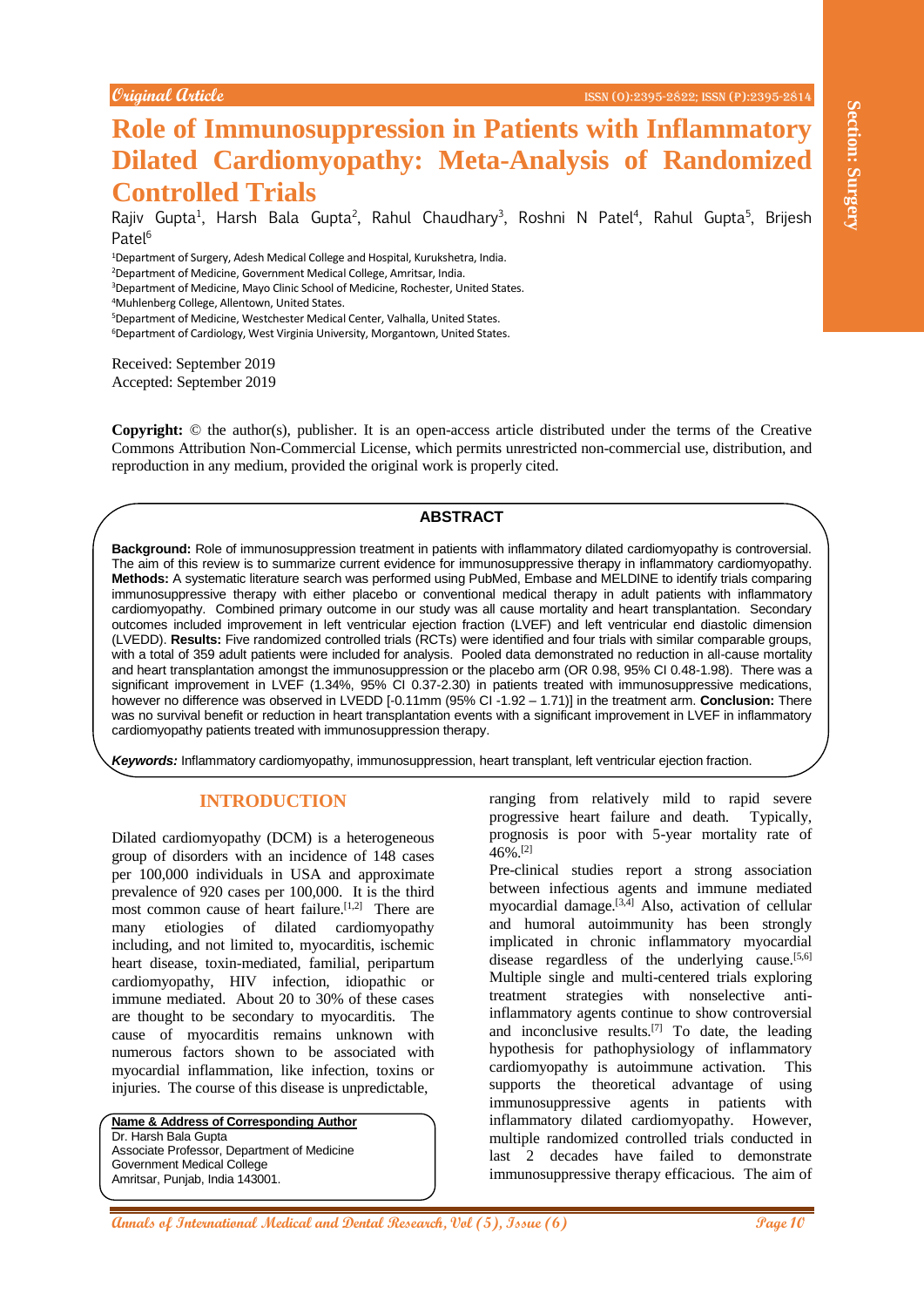# **Gupta et al; Immunosuppression and Cardiomyopathy**

this study is to analyze the current evidence for role of immunosuppressive therapy in management of inflammatory cardiomyopathy through a metaanalysis of randomized controlled trials in patients with inflammatory dilated cardiomyopathy. We recognize that the last meta-analysis on this subject was done in 2005 by Liu et al; however since new data has been added to the literature, we believe this meta-analysis contains the most updated information.[8]

# **MATERIALS AND METHODS**

#### **Search Strategy**

A search of PubMed, EMBASE, the Cochrane Controlled Trial registry, US Clinical Trials databases was performed until May 2, 2018 using these key terms: myocarditis, cardiomyopathy, and immunosuppressive agents, along with individual drug or class names (azathioprine, cyclosporine, immunoglobulin, gamma globulin, interferon, corticosteroid, or prednisone). No language limitations were imposed in the search strategy. Reference lists of included articles were also examined for additional studies. To identify studies reported only in scientific meetings, we performed electronic search of the annual scientific sessions of the American College of Cardiology, the American Heart Association, and the European Society of Cardiology. The search strategy, study selection and analysis were carried out in accordance with the PRISMA statement for systematic reviews [Figure 1].

# **Study Selection**

**By the main of the main continue of the section and Dental and the section and the section and Dental Annual Annual Annual Annual Annual Annual Annual Annual Annual Annual Annual Annual Annual Annual Annual Annual Annual** All selected abstracts and titles were independently scanned by two reviewers (RG and RC) to identify papers for potential inclusion. Studies included in this analysis were required to have: a) randomized controlled study design; b) a clearly defined comparison group (immunosuppressive agents versus conventional heart failure (HF) therapy) c) outcome data available such as mortality, cardiac transplantation, left ventricular ejection fraction (LVEF), and left ventricular end diastolic dimension (LVEDD). This review incorporates only those randomized controlled trials for analysis, which reported baseline and follow up data for both immunosuppressive and control groups. Observational studies and case reports were not included for the analysis. Patients with dropouts or withdrawals were excluded from our study. Studies in which diagnosis of inflammatory cardiomyopathy was established by histological, immunological, and immunohistochemical criteria were included in our analysis. All trials in which inflammatory cardiomyopathy was due to bacteria, protozoa or drug toxicity were excluded from our analysis.

# **Data extraction and risk of bias assessment**

Clinical and outcome data were extracted from individual studies by 2 independent abstractors (RG

and RC) and entered into a data extraction form. This included information about study design, patient characteristics (age, immunosuppressive strategy, mortality, cardiac transplant, LVEF, and LVEDD). Jadad score was calculated to assess the quality of included studies.

# **Statistical Analysis**

Statistical Analysis was performed using STATA version 13.0 [StataCorp. 2009. Stata Statistical Software: Release 13. College Station, TX: StataCorp LP] and using Cochrane Collaborative software, RevMan 5.3. All p-values were two-tailed with statistical significance  $< 0.05$  and confidence intervals (CI) computed at 95% level. Measure of heterogeneity between the studies was assessed using the chi square test and was considered significant if p values  $< 0.10$  or  $I2 > 25$ %.

## **Outcome Variables**

Primary outcome of interest was all cause mortality and cardiac transplant. Other clinical outcomes studied were change in LVEF, and change in LVEDD. Odds Ratio (OR) and their respective 95% confidence intervals (CI) were estimated for each study and for the analysis of primary and individual clinical outcomes. Random effects model described by Der-Simonian and Laird was used for our main analysis.

#### **RESULTS**

Five prospective randomized controlled trials with a total of 359 adult patients were included in the analysis. Out of the five studies, one was doubleblinded to groups and outcomes, one was blinded for outcomes and three were not blinded.<sup>[9-13]</sup> The baseline demographics of the study population in the included trials and their calculated Jadad score are described in [Table 1].

# **Immunosuppressive therapy used in trials:**

Two trials used prednisone alone (10, 13); 2 trials used prednisone in combination with azathioprine (9, 11) and 1 trial compared prednisone in addition to azathioprine and cyclosporine in different arms (12). None showed any benefit in reducing mortality or cardiac transplant.

#### **Death and heart transplantation (4 trials)**

Out of the five trials, only four trials reported data on mortality and heart transplant specific to inflammatory cardiomyopathy. There were a total of 48 deaths and heart transplants in the immunosuppression arm (48 of 151) as compared to 39 of 135 in non-immunosuppression arm. Overall there was no statistical significant reduction in mortality or heart transplant between the immunosuppressive and non-immunosuppressive arm (OR 1.00, 95% CI 0.46 – 2.16). There was no evidence of heterogeneity  $(I2 = 37\%, p=0.19)$ [Figure 1].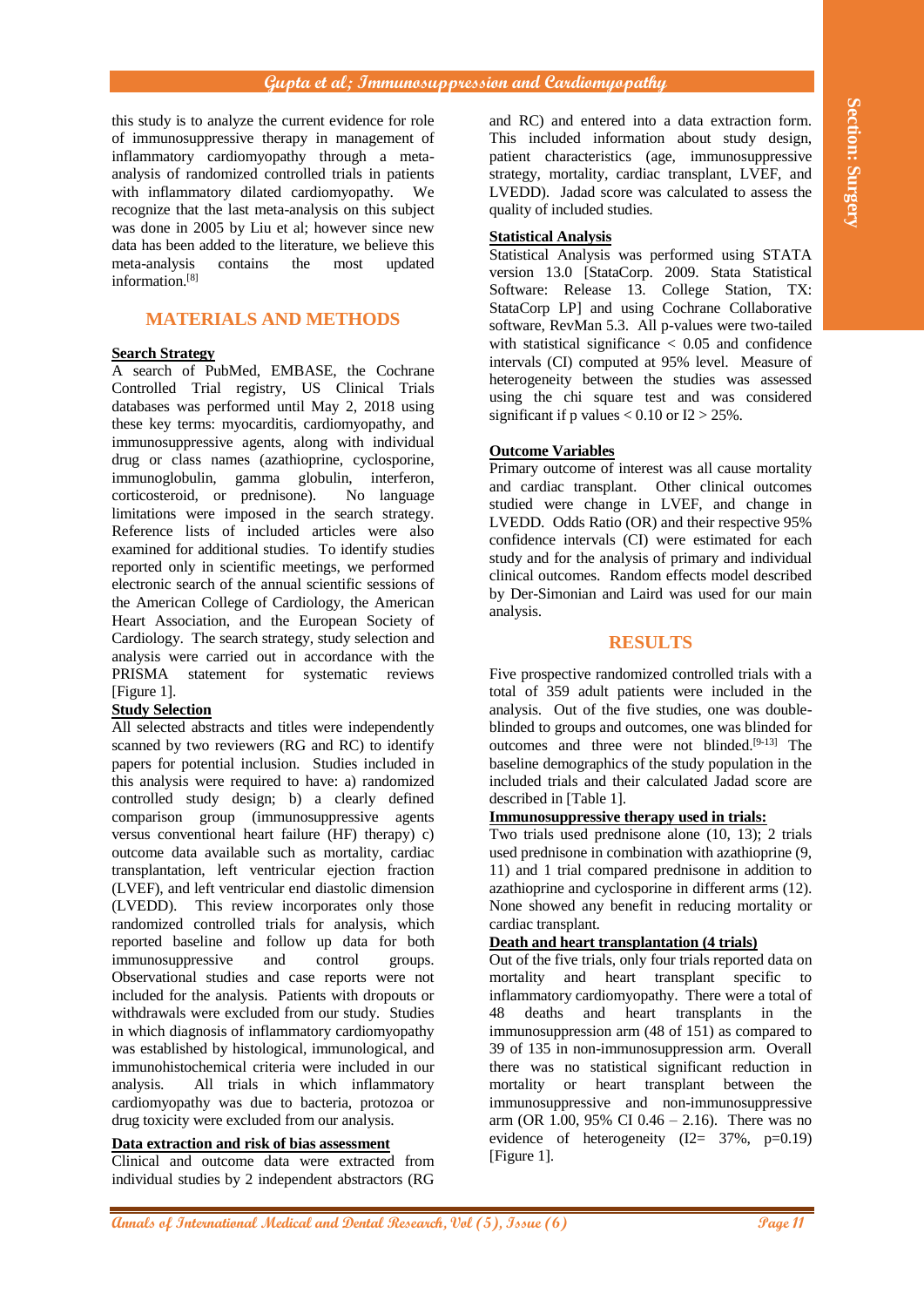# **Gupta et al; Immunosuppression and Cardiomyopathy**



#### **Figure 1: Process of study selection for randomized and prospective trials (PRISMA Statement)**

|                                                                                                 | Immunosuppresion |     | Control |     | <b>Odds Ratio</b> |                                               | <b>Odds Ratio</b>                              |
|-------------------------------------------------------------------------------------------------|------------------|-----|---------|-----|-------------------|-----------------------------------------------|------------------------------------------------|
| <b>Study or Subgroup</b>                                                                        | <b>Events</b>    |     |         |     |                   | Total Events Total Weight M-H, Random, 95% CI | M-H, Random, 95% CI                            |
| Frustaci et al                                                                                  | $\theta$         | 43  | 0       | 42  |                   | Not estimable                                 |                                                |
| Latham et al                                                                                    | 4                |     |         |     | 9.3%              | 2.00 [0.19, 20.61]                            |                                                |
| Mason et al                                                                                     | 27               | 54  | 24      | 35  | 35.6%             | $0.46$ [0.19, 1.12]                           |                                                |
| Parrillo et al                                                                                  | 9                | 49  | 5       | 52  | 26.3%             | 2.12 [0.66, 6.83]                             |                                                |
| Woinicz et al                                                                                   | 8                | 41  | 8       | 43  | 28.7%             | 1.06 [0.36, 3.15]                             |                                                |
| Total (95% CI)                                                                                  |                  | 194 |         | 177 | 100.0%            | 1.00 [0.46, 2.16]                             |                                                |
| Total events                                                                                    | 48               |     | 39      |     |                   |                                               |                                                |
| Heterogeneity: Tau <sup>2</sup> = 0.22; Chi <sup>2</sup> = 4.78, df = 3 (P = 0.19); $I^2$ = 37% |                  |     |         |     |                   |                                               | 0.01<br>100                                    |
| Test for overall effect: $Z = 0.00$ (P = 1.00)                                                  |                  |     |         |     |                   |                                               | 10<br>Favours lexperimental) Favours lcontroll |



## **Left Ventricular Ejection Fraction (4 trials)**

## **Left Ventricular End Diastolic Diameter (4 trials)**

# **DISCUSSION**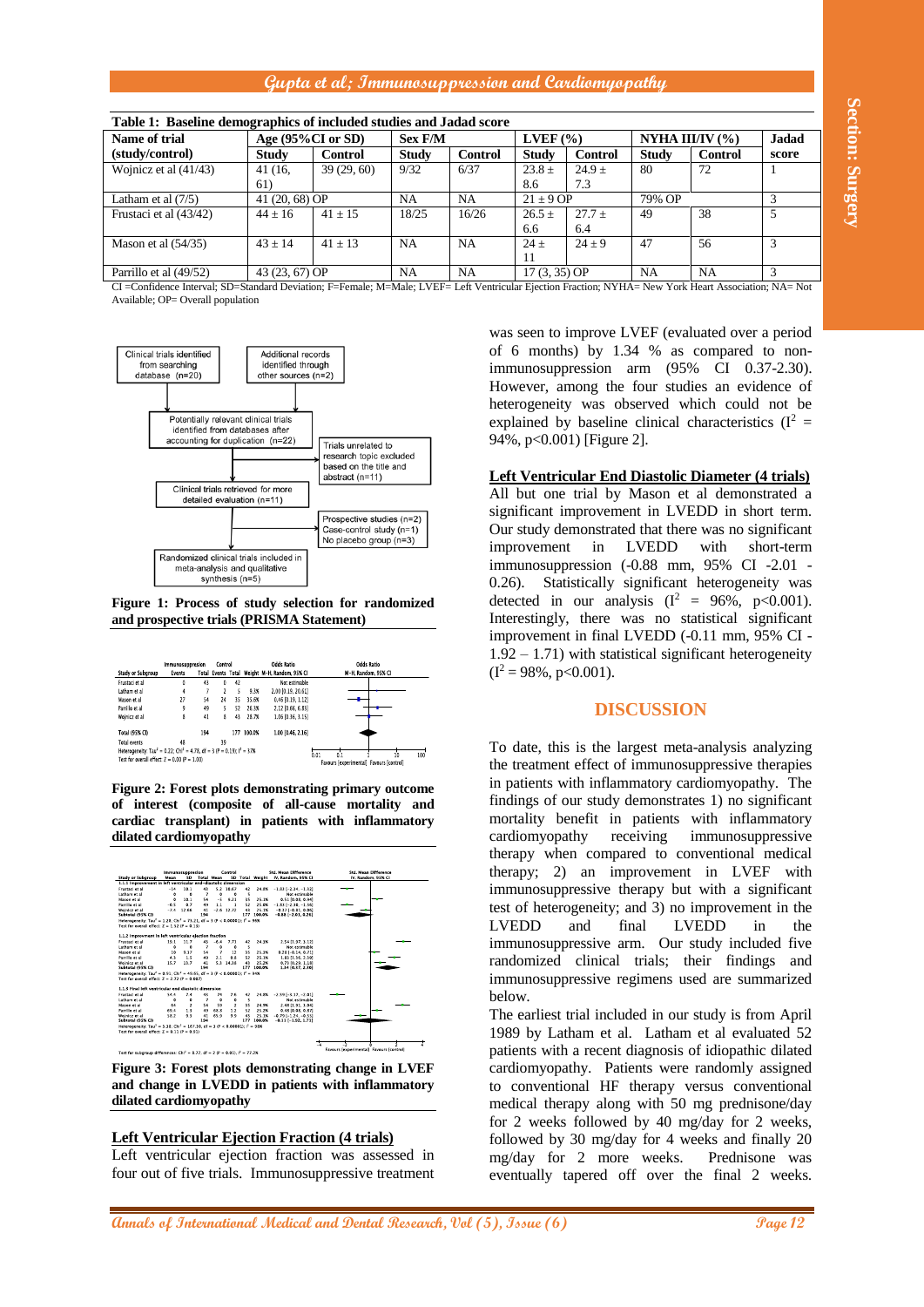Overall, addition of prednisone to conventional medical therapy was not associated with improved survival at the end of 2 years. Two patients in the control arm (died=1, transplant=1) and 4 in the treatment arm (died=3, transplant=1) achieved clinical end point. [10]

In Oct 1989 another trial by Parrillo et al studied 102 patients with idiopathic dilated cardiomyopathy to receive prednisone plus conventional heart failure regimen or conventional medical therapy alone. All the patients were further subdivided into 2 prespecified subgroups: reactive or non-reactive based on the results of endomyocardial biopsy. Fifty-two patients (including both reactive and nonreactive) received conventional therapy and remaining (n=49) were treated with prednisone in addition to conventional therapy. The mean ejection fraction demonstrated a trend towards improvement in the prednisone arm as compared to control group (4.3% increase in the ejection fraction as compared to  $2.1\%$  increase in the control arm,  $p=0.054$ ). There was also a trend towards improvement in LVEDD in the treatment arm versus control arm (69.8 mm to 69.4 vs. 67.7 to 68.8, p=0.088 respectively). [13]

**Annuals of the control of the section of the section of the section of the section of the set of Section of the set of Section of the set of Section of the set of Section of the set of Section of the set of Section of th** Following this trial Mason et al explored different regimens of immunosuppressive therapy in another trial of 111 patients. Patients were randomized to conventional medical therapy or conventional medical therapy plus 24-week immunosuppression regimen. Immunosuppressive regimen consisted of two different protocols. One group received 1 mg/kg of azathioprine twice daily for 24 weeks along with prednisone at 1.25 mg/kg/day in divided doses and maintained at that level for a week. The dose was subsequently reduced by 0.08 mg/kg/week until the dose was 0.33 mg/kg/day at the end of week 12. This dose was maintained until week 20, following which it was reduced by 0.08 mg/kg/week until the end of week 24, following which drug was discontinued. The other protocol consisted of cyclosporine at 5 mg/kg twice daily (to maintain blood cyclosporine level of 200-300 ng/ml at the end of week 1). The dose was reduced to maintain a blood level between 100-200 ng/ml from week 2 week 4. Subsequently, until end of week 24, dose was further tapered to maintain levels between 60 - 150 ng/ml. The dosing strategy of prednisone was similar to azathioprine initially, however after 1 week the dose was tapered to 0.15 mg/kg/day by end of the week 3. This dose was maintained until week 23 and halved for a week and discontinued by end of week 24. Left ventricular end diastolic dimensions were higher in the immunosuppression arm as compared to control arm (64 mm versus 59 mm, p=0.05). The mean change in LVEF at the end of week 28 was not significantly different in both the groups. The study also did not demonstrate a survival benefit between two groups (p=0.96). Twenty seven patients either died or had cardiac transplant in the immunosuppression group as

compared to 24 patients in the control group at the end of 2 years follow up.[12]

In 2001, Wojnicz et al identified 202 patients with inflammatory cardiomyopathy, of which 84 patients with increased HLA expression were randomized to either receive conventional medical therapy (n=43) (beta-blockers, angiotensin converting enzyme inhibitors, digitalis, spironolactone, nitrates and antiarrhythmic agents) or immunosuppressive therapy (n=41) (prednisone and azathioprine added to conventional therapy). Prednisone was started at a dose of 1mg/kg/day. After 12 days, the dose of prednisone was tapered every 5 days by 5mg/day until reaching the maintenance dose of 0.2mg/kg/day for a total of 90 days. Azathioprine was dosed at 1mg/kg/day for a total of 100 days. Study demonstrated improvement in mean ejection fraction at the end of 6 months and 2 years  $(39.5 \pm 10.7)$  and  $43.9 \pm 9.1$ , respectively) in the immunosuppression arm as compared to control group  $(30.2 \pm 12.4$  and  $30.9 \pm 13.6$ , respectively). Cardiac death, heart transplantation, or readmission to hospital due to HF was seen in 2 patients in the immunosuppressive arm as compared to 5 cases in placebo arm at the end 6 months. At the end of follow up, 8 patients in each arm achieved the clinical end point. [9]

Frustaci et al, in 2009, enrolled 85 patients prospectively in a randomized placebo controlled trial, of which 43 patients were treated with prednisone (1 mg/kg daily for 4 weeks followed by 0.33 mg/kg daily for 5 months) and azathioprine (2 mg/kg for 6 months) in addition to conventional medical therapy and 42 patients were treated with placebo along with conventional therapy. Study demonstrated a significant improvement in LVEF at the end of 6 months (45.6 % in the treatment arm versus 21.3% in the control arm,  $p < 0.001$ ). There was also a reduction in LVEDD at the end of 6 months (54.4 mm versus 74 mm, treatment versus control arm respectively).<sup>[11]</sup>

The last meta-analysis on this topic was performed by Liu et al in 2005 with 316 patients comparing conventional medical therapy with immunosuppressive therapy versus placebo. They found no improvement in all-cause death and heart transplantation with use of immunosuppressive therapy (OR= 1.03, 95% CI 0.58 to 1.80). They also assessed effects of immunosuppression on LVEF and LVEDD. LVEF was mildly improved with immunosuppressive therapy (5.06%, 95% CI -0.07% to 10.18%); however, no improvement was noted in LVEDD either in the short-term (-0.87 mm; 95% CI, -8.29 to 6.55) or long-term (-0.52 mm, 95% CI -3.64 to 2.60) with immunosuppressive therapy. [8] The results of this study confirm with our findings and add more convincing data to the literature against any benefit from immunosuppressive regimen in inflammatory cardiomyopathy. Our study only included randomized controlled trials in adult patient